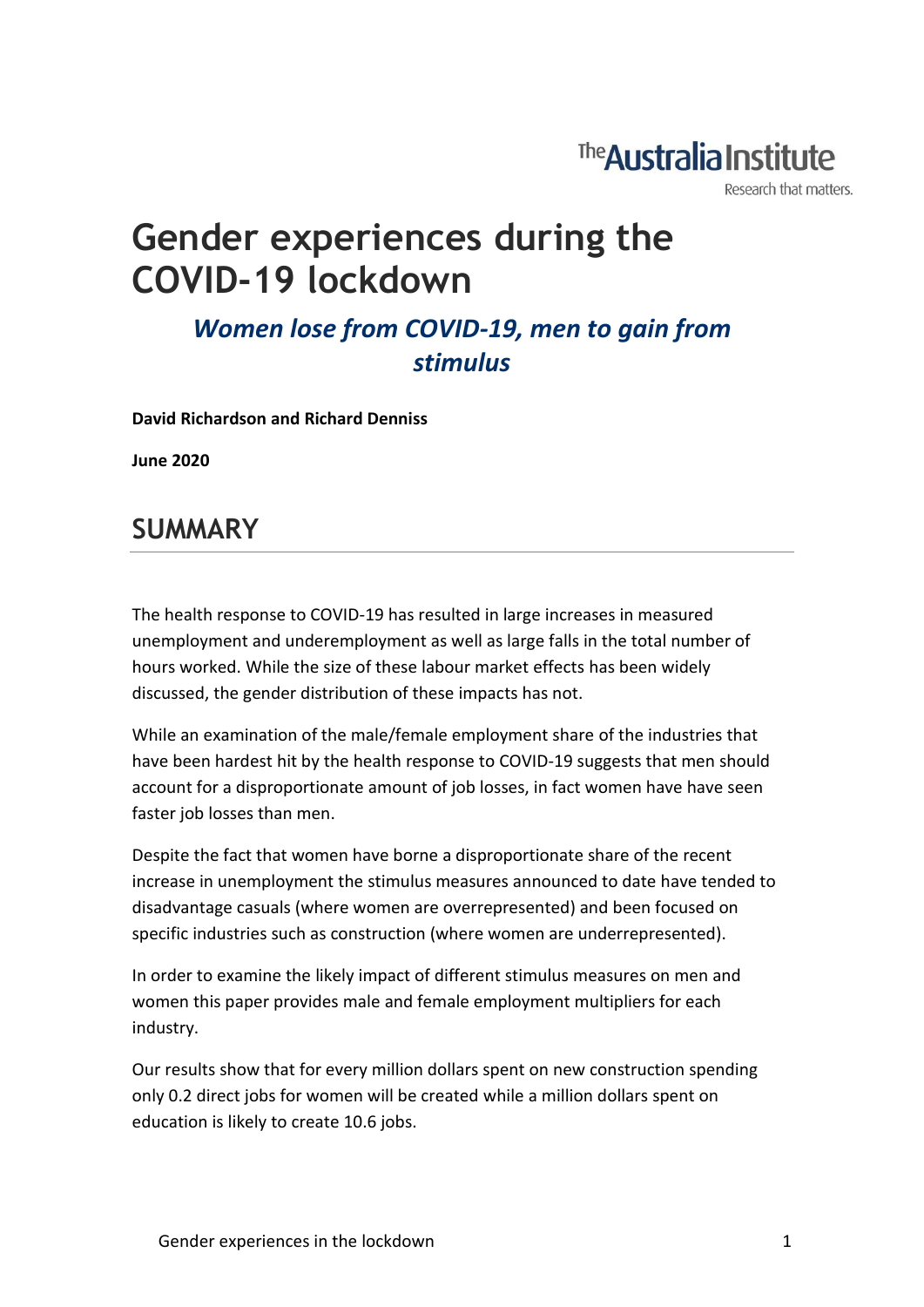Given that spending on education, health and hospitality create so many more jobs per million of stimulus than other forms of spending, and so many more jobs for women in particular, it is surprising that there has been so little analysis released by governments to support claims that they are focussed on creating as many jobs as possible.

## **INTRODUCTION**

This paper examines the differential experiences of men and women during the dramatic changes to the labour market caused by the health response to COVID-19 and evaluates the likely impact of stimulating different industries on men and women.

ABS data for the months of March and April 2020 (2020c) show that total employment fell by 4.6 per cent, for women the fall was 5.3 per cent while male employment fell by 3.9 per cent.

Men are over-represented among full time workers and between March and April 2020 the decline in full time work was significantly lower (2.5 per cent) than the decline in employment overall (4.6 per cent). That said, even within the category of full-time work men fared better than women with male full time employment falling 2.2 per cent and female full time employment falling 2.5 per cent.

Women are significantly over-represented among part time workers and the decline in part time work between March and April 2020 was much faster (9.0 per cent) than full time work (2.5 per cent) and employment overall (4.6 per cent). While 11.3 per cent of part time men lost their jobs over that period compared to 8.0 per cent of part time women, because the absolute number of women who work part time is so much larger, the number of women who lost their part time job (224,500) was significantly larger than than the number of men who lost their part time job (149,300).

All up, the total number of people who lost their job between March and April 2020 was 594,300. While women accounted for 47 per cent of employment in March 2020, they lost 55 per cent of the jobs lost in April.

While the official unemployment figures show that the unemployment rate rose faster for men (up 1.3 percentage points from 5.3 to 6.6 per cent) than it did for women (up 0.7 percentage points from 5.1 to 5.8 per cent) these figures conceal a significant fall in the female participation rate. While the male participation rate fell 1.9 percentage points from 70.8 to 68.9 per cent the female participation rates fell 2.9 percentage points from 61.3 to 58.4 per cent.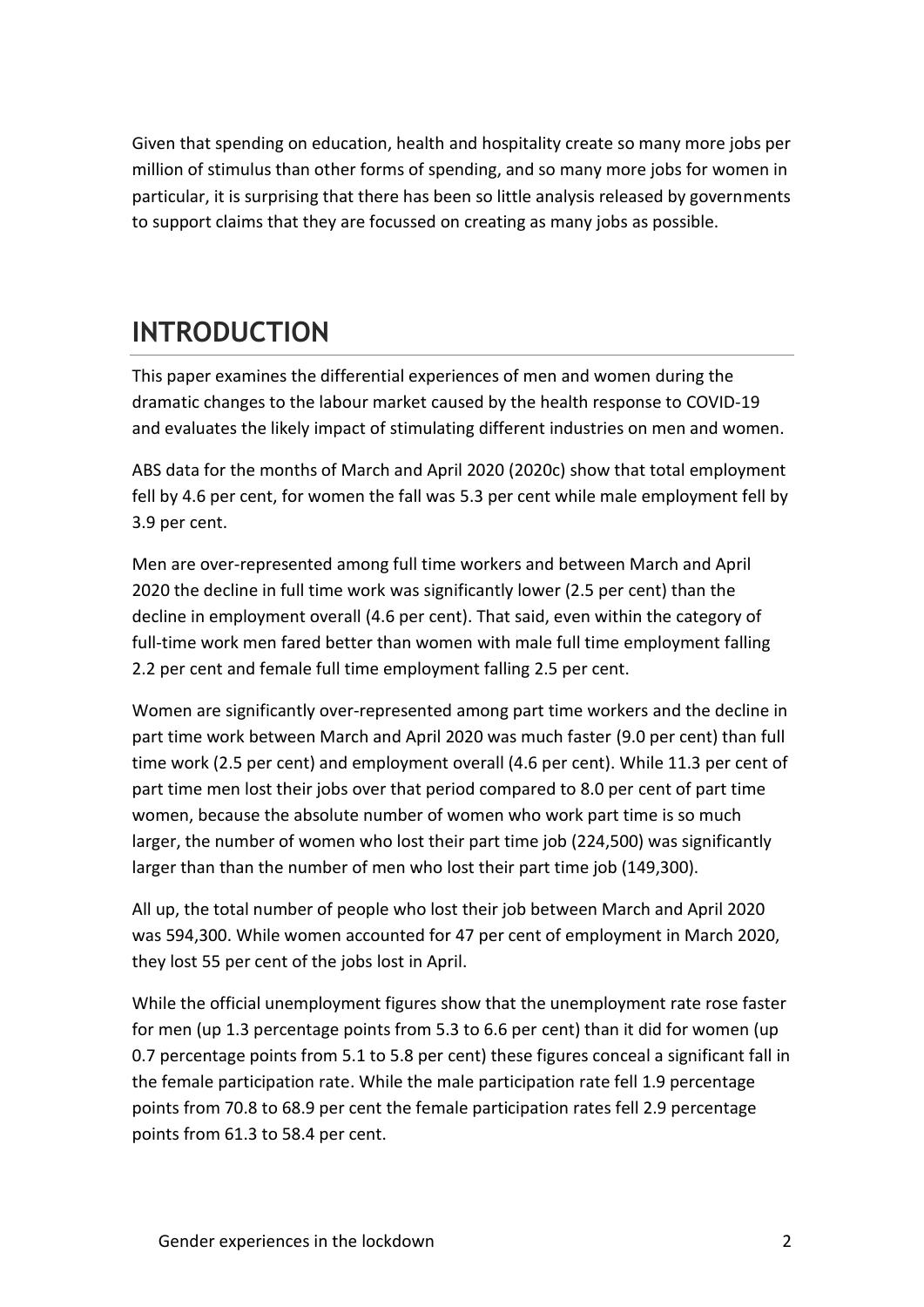Had participation rates remained the same for both sexes then female unemployment would have increased by 3.6 percentage points and males by a lower 3.2 percentage points.

While the above figures are based on the best available data, the size and scope of the JobKeeper package has had a significant, and indeterminate, impact on official measures of employment and unemployment. As a result, the Governor of the Reserve Bank of Australia has made clear that he prefers to look at hours worked (Lowe 2020). If we do that the results are clear: hours worked by males fell 7.5 per cent but for females the fall was 11.5 per cent. On those figures we would have to say that women fared much worse than males in the present crisis. Their proportionate decline in employment was 50 per cent higher than for males.

Finally, a new feature of the April labour force figures was a graph showing the number of people who said they were employed but who worked zero hours. This new data is expected to show the effect of JobKeeper in supporting workers who would otherwise have been unemployed. This new data confirms the pattern described above. It shows that in April the proportion of employed males who worked zero hours was up 5.1 percentage points compared with the previous April. (We do not have other months.) However, female employees who worked zero hours increased by 8.1 percentage points.

## **DO INDUSTRY EFFECTS EXPLAIN THE IMPACT OF THE RECESSION ON WOMEN?**

One possible explanation for the disproportionate impact of the recession on women is that the industries that have been hit hardest by the recession are industries in which a disproportionate number of women work. But as Table 1 shows, this is unlikely.

Table 1 ranks each industry by its proportion of female employment: health tops the list with a 77.7 per cent female labour force. At the other extreme is construction with a 12.4 per cent female workforce (ABS 2020d). In the right-hand column we show the change in employment in each industry from 14 March to 2 May. The data in the second column of Table 1 comes from a new ABS series that was recently introduced to provide a more timely view on changes in the labour market than is usually available. Unfortunately, while the new data on employment by industry is timely it is not broken down by gender.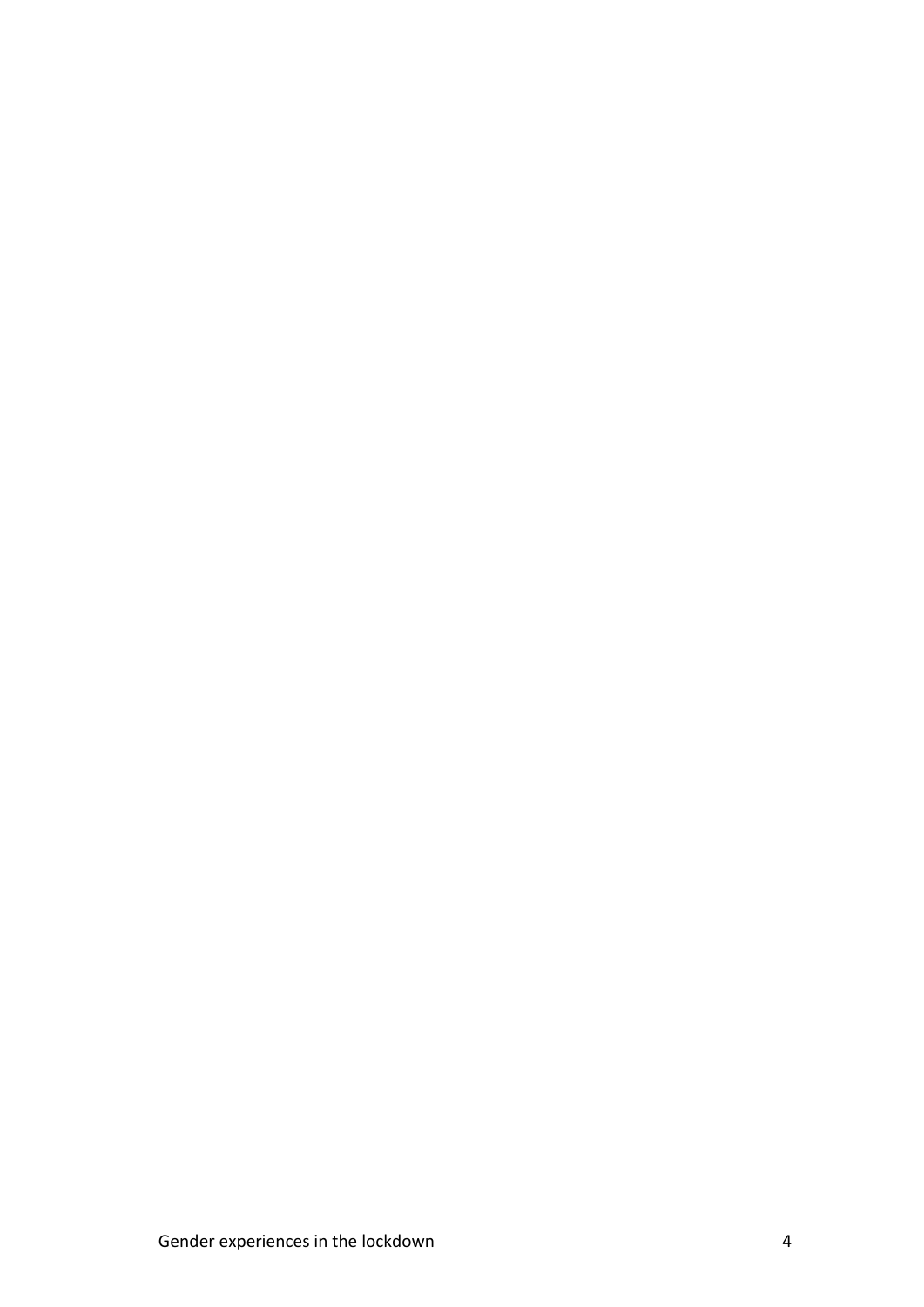|                                            | Female    | Change in  |
|--------------------------------------------|-----------|------------|
|                                            | intensity | employment |
|                                            | $(\%)$    | (%)        |
| <b>Health Care and Social Assistance</b>   | 77.7      | $-1.0$     |
| <b>Education and Training</b>              | 71.0      | $-1.8$     |
| <b>Retail Trade</b>                        | 56.4      | $-6.0$     |
| <b>Accommodation and Food Services</b>     | 55.2      | $-27.1$    |
| <b>Financial and Insurance Services</b>    | 50.6      | 0.6        |
| <b>Administrative and Support Services</b> | 50.6      | $-9.2$     |
| <b>Arts and Recreation Services</b>        | 49.6      | $-19.0$    |
| Rental, Hiring and Real Estate Services    | 48.9      | $-12.8$    |
| <b>Public Administration and Safety</b>    | 46.5      | $-1.7$     |
| <b>Other Services</b>                      | 45.0      | $-10.3$    |
| Professional, Scientific and Technical     | 44.4      | $-11.1$    |
| <b>Services</b>                            |           |            |
| <b>Information Media and</b>               | 42.0      | $-9.2$     |
| Telecommunications                         |           |            |
| Agriculture, Forestry and Fishing          | 34.0      | $-7.4$     |
| <b>Wholesale Trade</b>                     | 33.3      | $-8.7$     |
| Manufacturing                              | 28.7      | $-7.0$     |
| Electricity, Gas, Water and Waste Services | 22.3      | $-1.6$     |
| Transport, Postal and Warehousing          | 19.7      | $-6.7$     |
| Mining                                     | 16.8      | $-6.0$     |
| Construction                               | 12.4      | $-6.5$     |
| Employed total; Persons;                   | 47.31     | na         |

#### **Table 1: Australian industry: Female intensities and recent changes in employment**

**ABS - Weekly Payroll Jobs and Wages in Australia, Week ending 2 May 2020, 19 May; Cat no 6160.0.55.001; Labour Force, Australia, Detailed, Quarterly, February, Cat no 6291.0.55.003, 14 May.**

The figures in Table 1 show how diverse the impact of the recession has been so far. Some of the most female intensive industries such as Health and Education have had quite stable levels of employment while there have been quite large falls in some of those industries with relatively even shares of male and female workers including: Arts and recreation; Rental, hiring and real estate; Other services; and Professional etc services. While the retail industry and arts industries have been both hard hit and employ a disproportionate amount of women these industries are not nearly as female intensive as industries like construction and manufacturing are male intensive.

Table 1 does not suggest a strong correlation between the female intensity of an industry and declines in employment by industry. These figures would not seem to explain the bias towards female job losses shown above. However, we can use this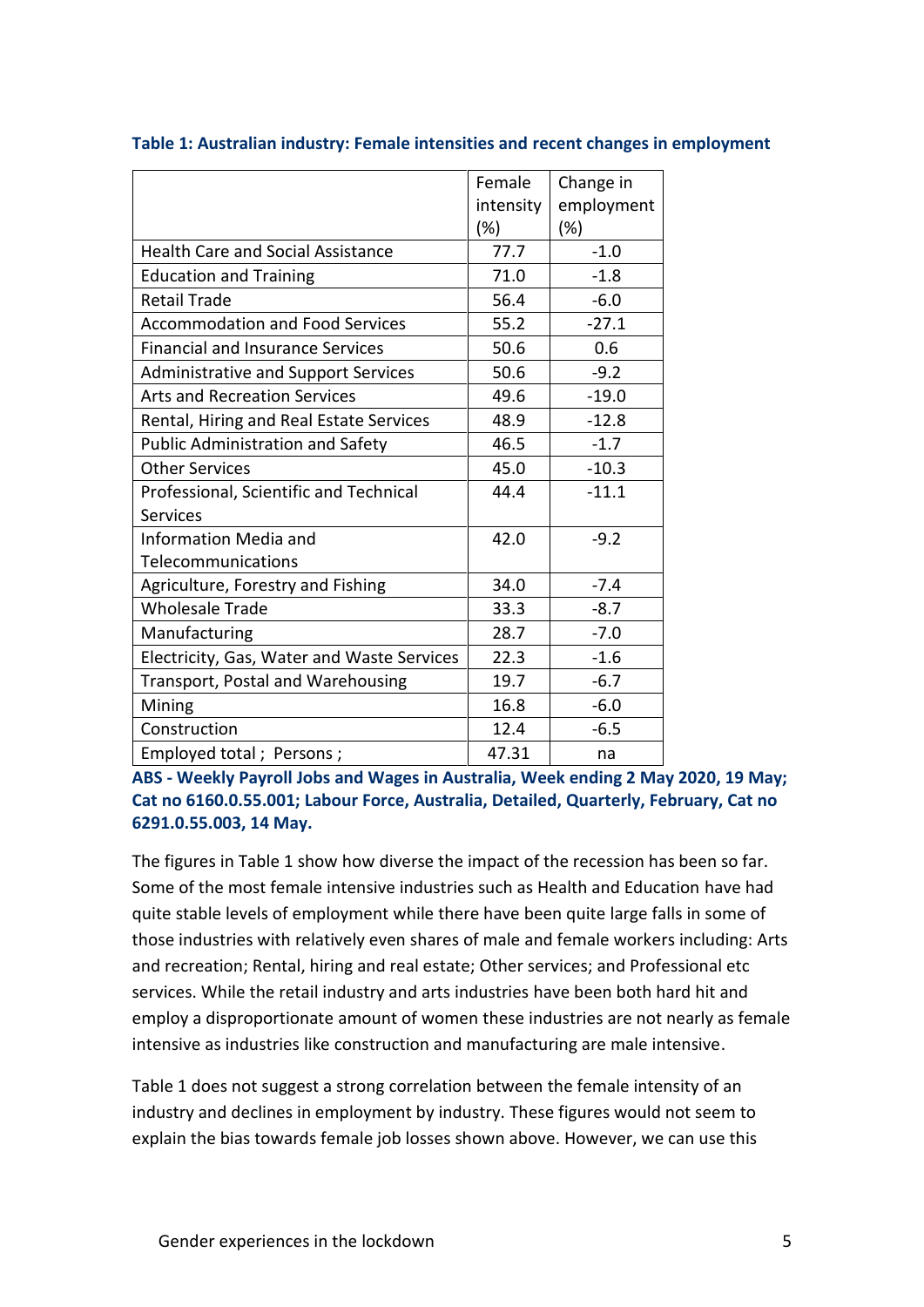new ABS data set to provide some insight into the the impact of industry declines on male and female employment if job losses in each industry were proportionate to their historic male/female employment shares.

Table 2 shows how employment numbers for women in each industry would have looked had the February employment figures for women declined at the same rate as employment for each industry over the period 14 March to 2 May 2020.

When we add up all the industry figures we find that total employment falls by 7.3 per cent and that, accounting for the differences in the decline in each industry and accounting for the proportion of women working in each industry, women's employment should have been expected to fall by 'only' 6.8 per cent.

That is, given that there were relatively big falls in employment in male dominated industries like Professional services, IT, agriculture and Wholesale trade, and relatively small falls in most female dominated industries like Health and Education, Table 2 suggests that the proportion of women losing their jobs should have been lower than that of men. But, as discussed above, a range of employment, unemployment and hours worked data suggests the opposite has occurred.

Unfortunately, the available data does not explain the reasons for this discrepancy. Is there a bias towards employers sacking women? Is it a bias against part time and other insecure workers? Have women volunteered, felt forced or obliged to take time off work because of child-care issues and/or concerns about the health and safety of their children in school and day care? Women already shoulder more unpaid caring responsibilities and it is reasonable to expect this pattern continued or was exacerbated by the pandemic (WGEA 2016). Did they shoulder more of the burden of home-schooling children, as has been suggested by surveys conducted in the United States (Miller 2020). These are important questions not addressed by the current available data.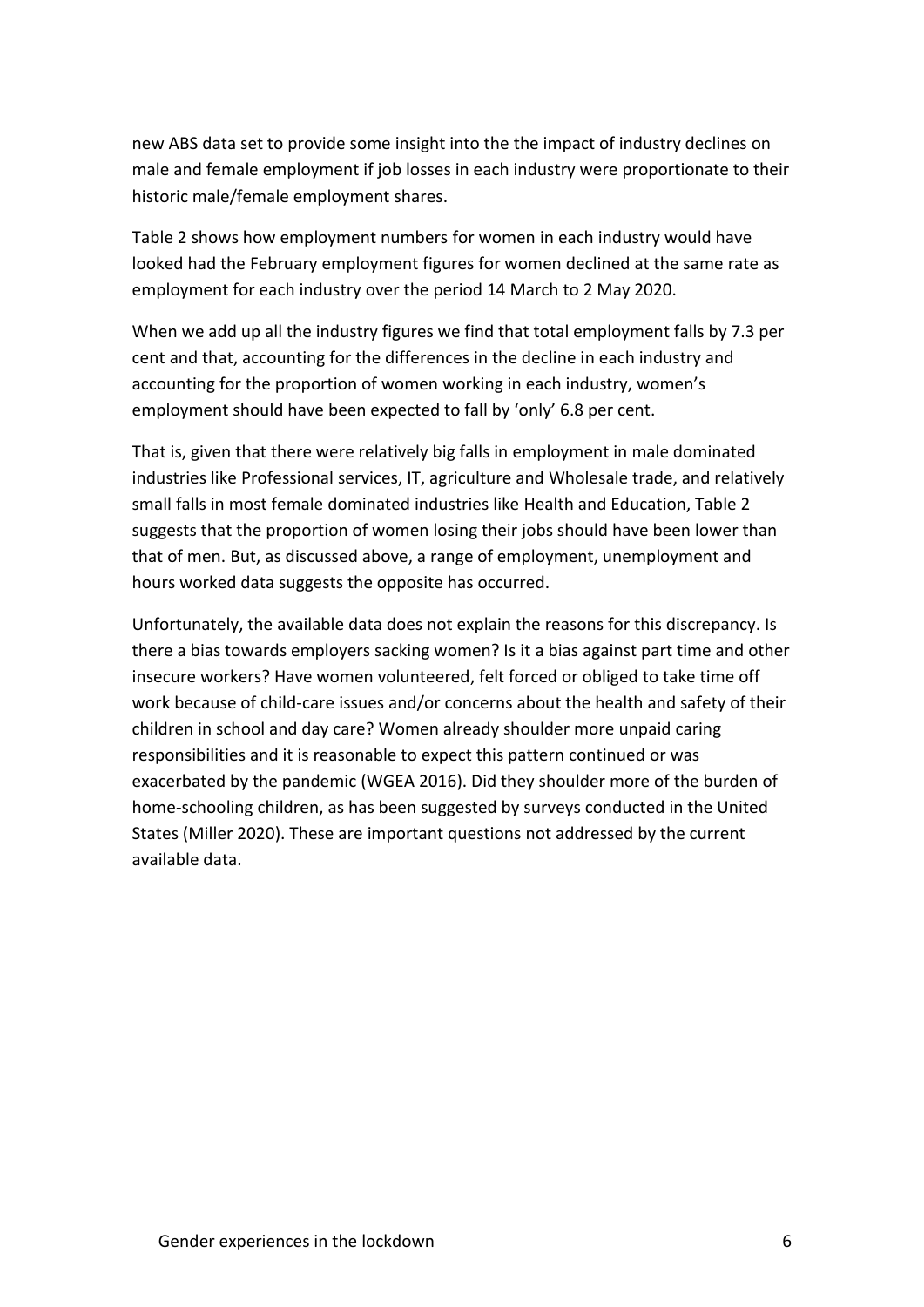|                                            | February   |         | Employment        |         |
|--------------------------------------------|------------|---------|-------------------|---------|
|                                            | Employment |         | following assumed |         |
|                                            |            |         | declines          |         |
|                                            | Total      | Females | Total             | Females |
| Agriculture, Forestry and Fishing          | 337.2      | 114.8   | 312.3             | 106.3   |
| Mining                                     | 238.4      | 40.1    | 224.1             | 37.7    |
| Manufacturing                              | 909.8      | 260.7   | 846.1             | 242.5   |
| Electricity, Gas, Water and Waste          | 136.1      | 30.3    | 133.9             | 29.8    |
| <b>Services</b>                            |            |         |                   |         |
| Construction                               | 1,184.2    | 147.1   | 1,107.2           | 137.5   |
| <b>Wholesale Trade</b>                     | 386.1      | 128.7   | 352.5             | 117.5   |
| <b>Retail Trade</b>                        | 1,265.8    | 714.1   | 1,189.9           | 671.3   |
| <b>Accommodation and Food Services</b>     | 934.8      | 516.3   | 681.5             | 376.4   |
| Transport, Postal and Warehousing          | 667.0      | 131.4   | 622.3             | 122.6   |
| <b>Information Media and</b>               | 212.0      | 89.1    | 192.5             | 80.9    |
| Telecommunications                         |            |         |                   |         |
| <b>Financial and Insurance Services</b>    | 474.8      | 240.3   | 477.6             | 241.7   |
| Rental, Hiring and Real Estate Services    | 214.0      | 104.6   | 186.6             | 91.2    |
| Professional, Scientific and Technical     | 1,173.0    | 520.3   | 1,042.8           | 462.5   |
| <b>Services</b>                            |            |         |                   |         |
| <b>Administrative and Support Services</b> | 450.5      | 227.9   | 409.1             | 206.9   |
| <b>Public Administration and Safety</b>    | 829.2      | 385.8   | 815.1             | 379.2   |
| <b>Education and Training</b>              | 1,097.6    | 779.8   | 1,077.8           | 765.8   |
| <b>Health Care and Social Assistance</b>   | 1,800.1    | 1,398.3 | 1,782.1           | 1,384.3 |
| <b>Arts and Recreation Services</b>        | 252.5      | 125.3   | 204.5             | 101.5   |
| <b>Other Services</b>                      | 493.6      | 222.0   | 442.8             | 199.1   |
| <b>Employed total</b>                      | 13,056.7   | 6,176.7 | 12,100.7          | 5,754.8 |
| % change                                   |            |         | $-7.3$            | $-6.8$  |

#### **Table 2: February employment and hypothetical uniform gender decline with COVID-19, '000 people**

**Source: Author's calculations based on ABS -** *Weekly Payroll Jobs and Wages in Australia, Week ending 2 May 2020,* **19 May, Cat no 6160.0.55.001, 19 May and ABS (2020)** *Labour Force, Australia, Detailed, Quarterly, Feb 2020***, Cat no 6291.0.55.003, 26 March.**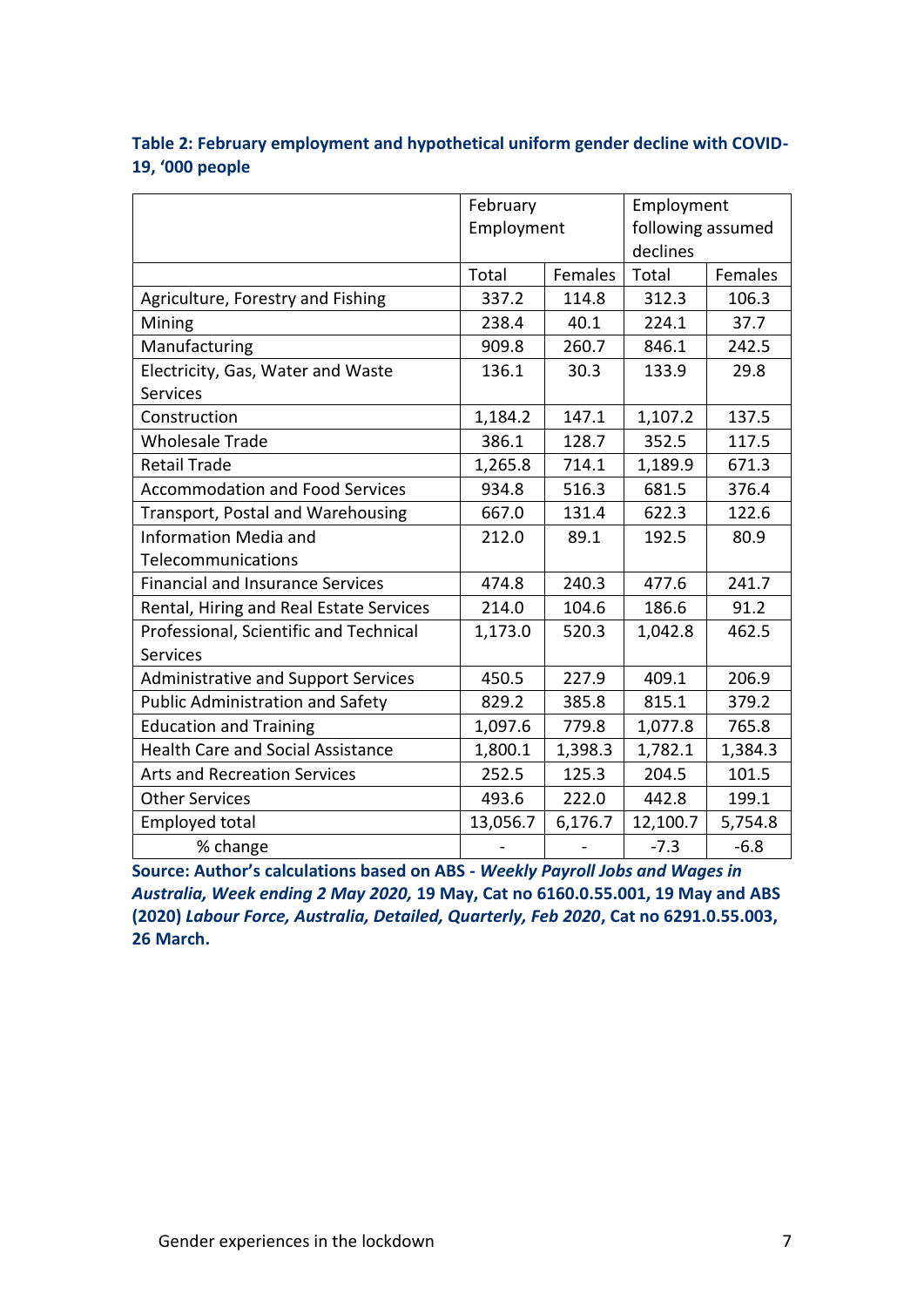# **PUBLIC WORKS TO THE RESCUE?**

Capital works and housing construction projects are often promoted as effective ways to stimulate the economy (see Coorey 2020; Morrison 2020). However, as discussed in Denniss et al (2020) an important criterion for stimulatory spending should be the likely employment generation. Put simply, while all increases in public spending create jobs in a recession, not all increases in spending will create the same amount of jobs.

While the use of employment multipliers (based on ABS input output multipliers) is common, the role of different industries in creating different numbers of jobs for men and women has been less commonly considered.

Table 3 shows the female employment multipliers for each industry expressed as the number of women likely to be directly employed for every additional million spent on each industry. The table is constructed by weighting the employment multipliers derived from ABS data by the ABS data on the proportion of male and female employment by industry discussed above. The female employment multipliers presented in Table 3 are based on the assumption that new jobs created in each industry are allocated in proportion to the historic female intensity of the industry.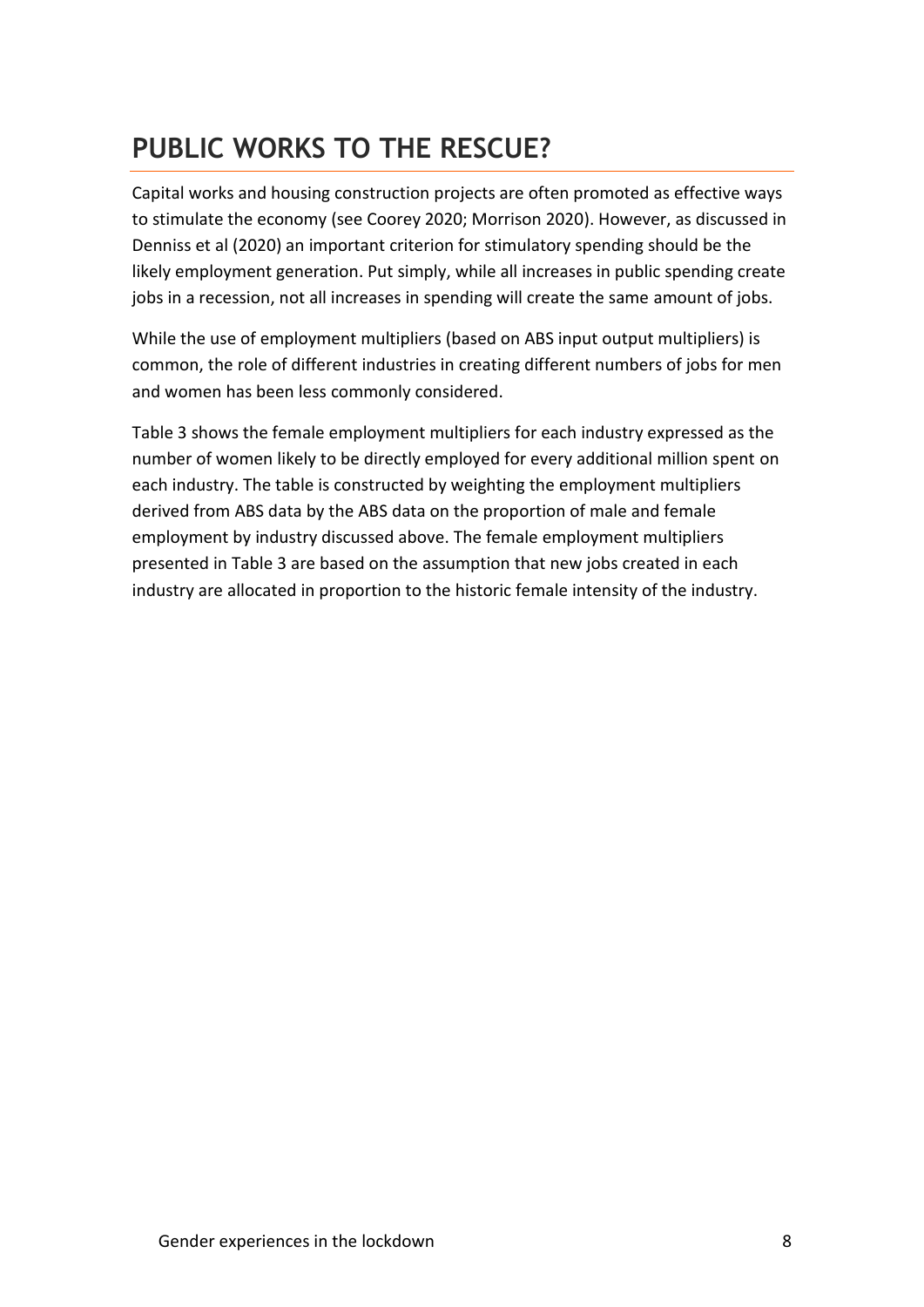|                                             | <b>Direct</b><br>employment | Female<br>intensity | Female<br>employment |
|---------------------------------------------|-----------------------------|---------------------|----------------------|
|                                             | per \$1m                    | $(\%)$              | per \$1m             |
| Agriculture, Forestry and Fishing           | 4.8                         | 34.0                | 1.6                  |
| Mining                                      | 0.6                         | 16.8                | 0.1                  |
| Manufacturing                               | 2.1                         | 28.7                | 0.6                  |
| Electricity, gas, water and waste services  | 0.8                         | 22.3                | 0.2                  |
| Construction (building construction)        | 1.2                         | 12.4                | 0.2                  |
| Wholesale trade                             | 1.0                         | 33.3                | 0.3                  |
| Retail trade                                | 3.0                         | 56.4                | 1.7                  |
| Accommodation and food services             | 9.5                         | 55.2                | 5.2                  |
| Transport, postal and warehousing           | 3.4                         | 19.7                | 0.7                  |
| Information media and                       |                             |                     |                      |
| telecommunications                          | 2.0                         | 42.0                | 0.8                  |
| Rental, hiring and real estate services     | 3.1                         | 48.8                | 1.5                  |
| Professional, scientific and technical      |                             |                     |                      |
| services                                    | 4.6                         | 44.4                | 2.1                  |
| Administrative and support services         | 9.5                         | 50.6                | 4.8                  |
| Public administration and safety (private)  | 6.9                         | 46.5                | 3.2                  |
| Education and training (private)            | 14.9                        | 71.0                | 10.6                 |
| Health care and social assistance (private) | 10.2                        | 77.7                | 7.9                  |
| Arts and recreation services                | 5.6                         | 49.6                | 2.8                  |
| Other services                              | 7.8                         | 45.0                | 3.5                  |
| <b>Total selected industries</b>            | 3.3                         | 47.3                | 1.5                  |

#### **Table 3: Female employment multipliers**

**Sources: Author's calculations based on ABS (2020) Australian industry, 2018-19, Cat no 8155.0, 29 May, and ABS (2020) Labour Force, Australia, Detailed, Quarterly, Feb 2020, Cat no 6291.0.55.003, 26 March.<sup>3</sup>**

While the results in Table 3 provide an indicative first round estimate of the likely number of women employed per million spent on each industry, the disparity between the most and least female intensive industries is so stark that they cannot be ignored by those interested in designing job creation stimulus packages.

Education and health give the first and second most employment per \$1m at 14.9 and 10.2 people respectively. As might be expected, given their high female intensity, they also give the biggest direct female employment impact (at 10.6 and 7.9 people respectively) and are well in excess of the third most effective industry at creating jobs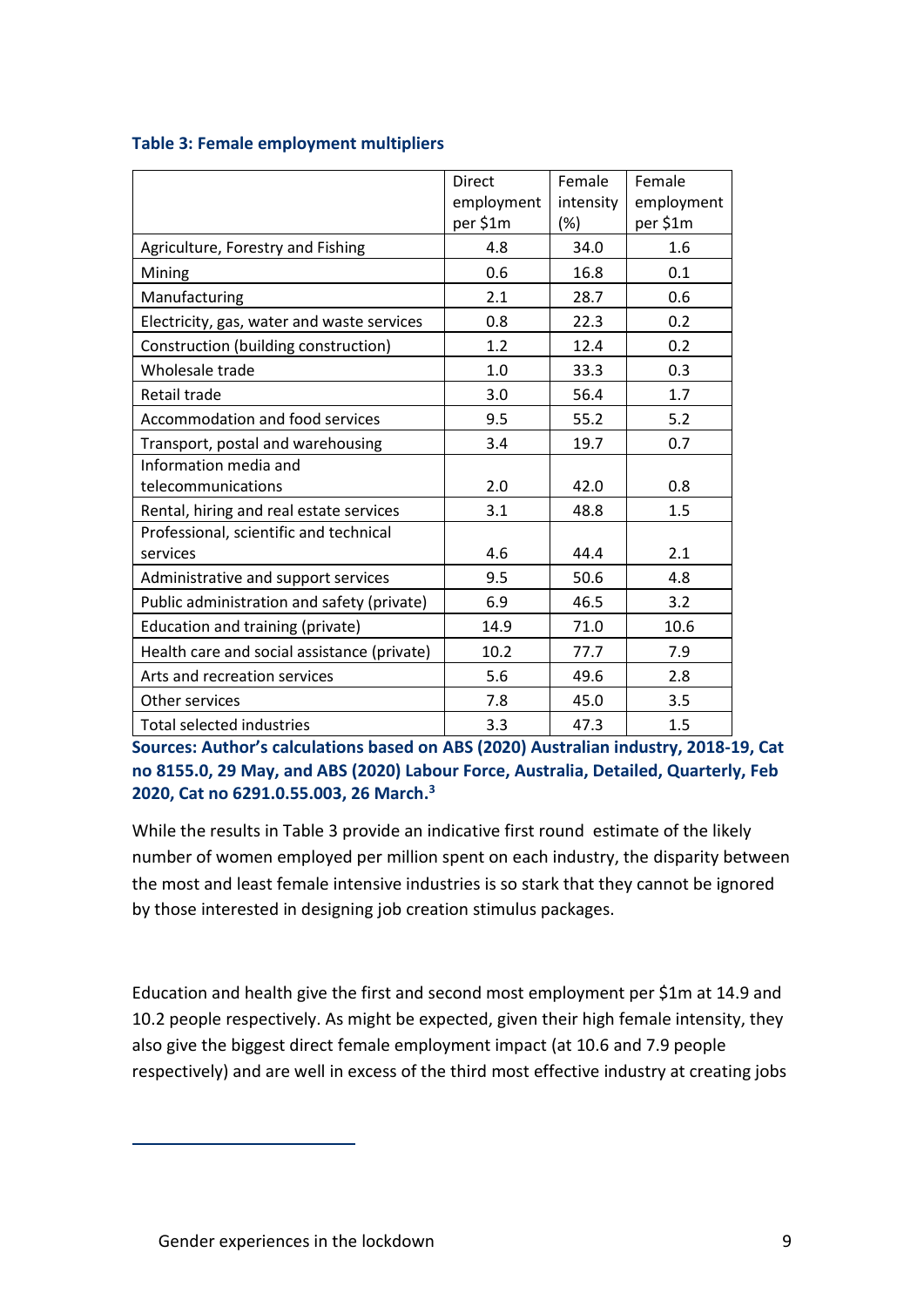for women of 5.2 female jobs per million dollars spent on accommodation and food services.

At the other extreme is construction and mining which both have very low labour intensities and a very low low proportion of women in their relative workforce's. While publicly funded construction projects played a central role in stimulus measures designed to end the Great Depression it is important to realise that the paid labour market was overwhelmingly male in the 1930s and construction projects were much more labour intensive in 1930 than they are today.

While infrastructure and housing construction have a role to play in any well designed stimulus package, if it's role is central to the design of a stimulus package then it is important to understand that, per million dollars spent, such a stimulus package will not create many jobs in general and will create barely any jobs for women. Alternatively, stimulus spending focussed on health, education and tourism or entertainment will create far more jobs, for both men and women, than spending a similar amount on construction.

As mentioned above, the figures presented in Table 3 are based on the best available data but the results should be understood primarily as providing insight into the relative job creating capacity of spending aimed at different industries than as precise forecasts of the employment impacts of specific projects. Available data does not allow us to control for the prevalence of part-time work in different industries which may account for some of the differences described above and we have only used employment data for private sector firms.

A more general qualification for these results is that they refer only to the direct or 'first round' employment effects of additional spending on each industry. Most industries purchase inputs from other industries which in turn creates jobs in those industries. For example, increased spending on health and education leads to an increase spending on construction and electricity while an increase in home construction activity leads to an increase in expenditure on manufactured goods and training. Focussing on first round effects leads to an underestimate of job creation by all industries, but given that all industries create second round employment effects and that second round employment effects can take years to eventuate and are diluted when industries have excess capacity (as is the case in a recession) the decision to exclude them will not have a significant impact on the rank order of the industries that create the most jobs for women per million dollars spent.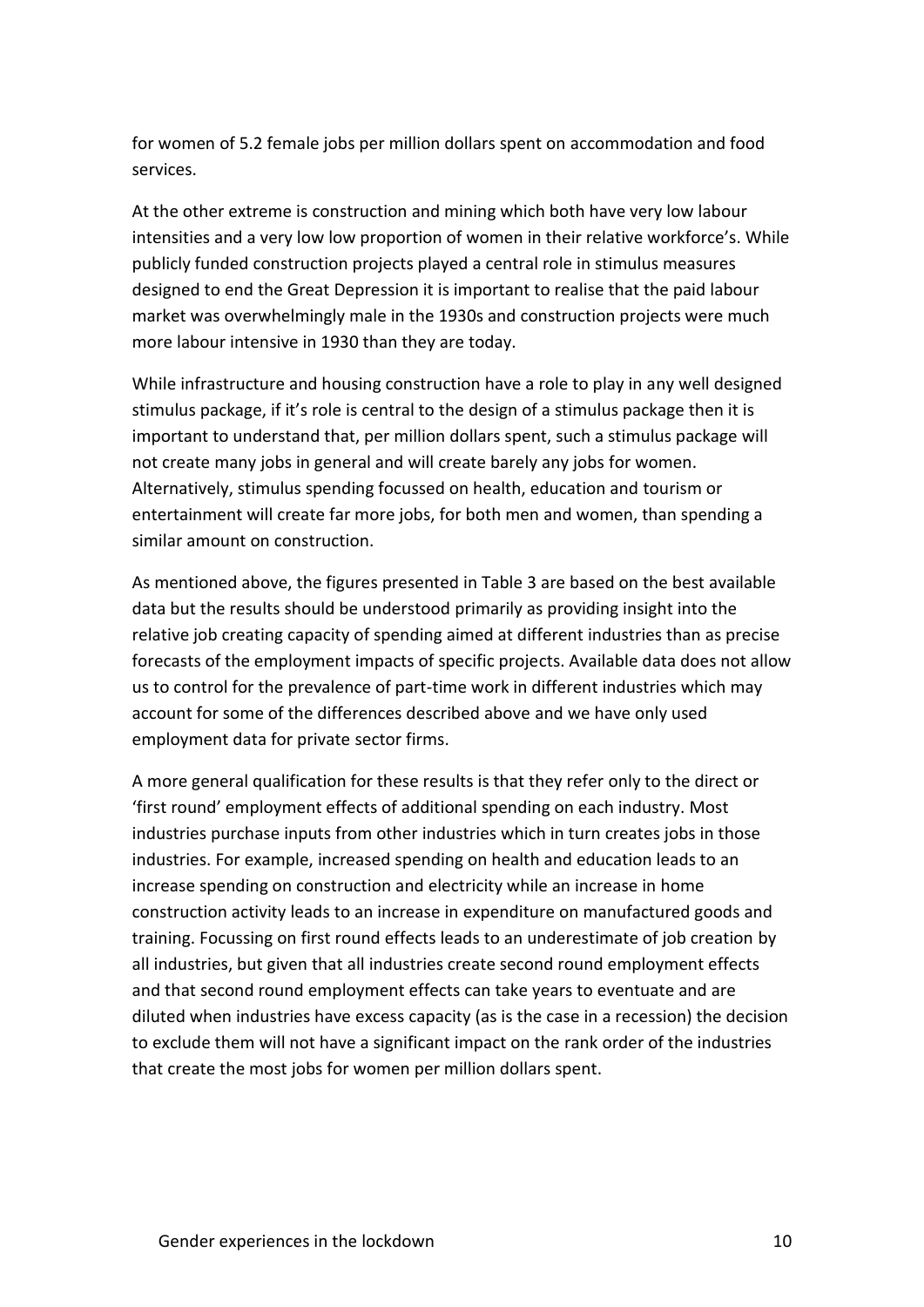# **CONCLUSIONS**

The COVID-19 crisis has been much worse for female workers than their representation in various industries would suggest. But despite the fact that women have been hit harder than would have been expected, to date the design of stimulus policy has disproportionately benefited men both in terms of decisions about the treatment of casual workers in the JobKeeper policy and in the focus on building and construction in the design of industry specific stimulus policies.

The available data cannot explain why the number of women who have lost their jobs or hours of work is so much larger than the proportion of jobs and hours they work. Is there a bias towards employers sacking women? It is a bias against part-timers and other insecure workers? Have women volunteered to take time off work because of child-care issues? And if they have, why is that? These are important questions that remain to be addressed.

But while the available evidence cannot yet answer these questions one thing the data can tell us is the relative impact on employment for women of stimulus spending on different industries. There is no doubt that, per million dollars spent, construction creates relatively few jobs for women.. In turn there is absolutely no doubt that stimulus spending focussed on infrastructure and construction will do little to create jobs for the hundreds of thousands of women who have lost their jobs in retail, hospitality, entertainment and other service sector industries as a result of COVID-19.